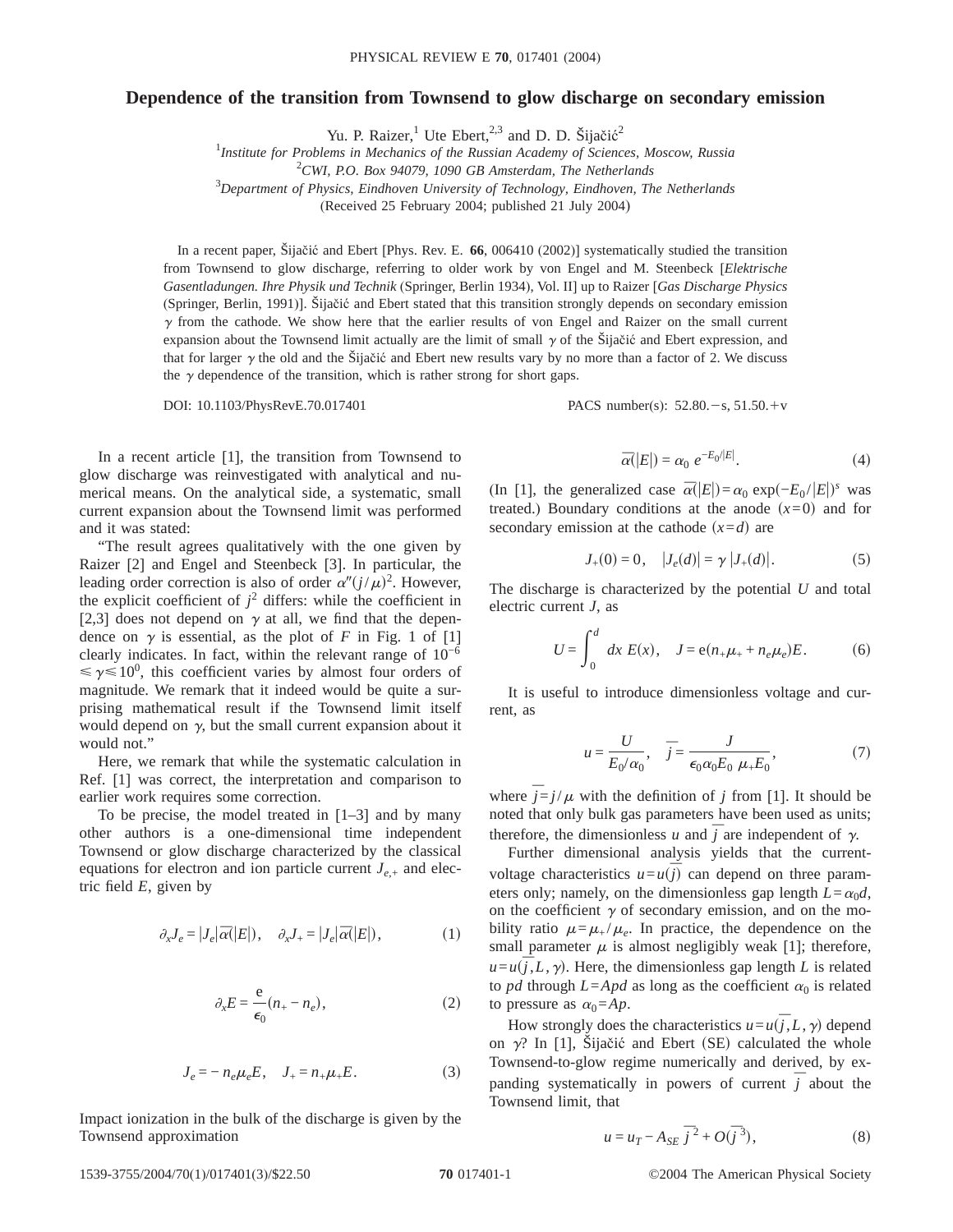

FIG. 1. The ratio  $A_{SE}/A_{ER}$  of the small current expansions by Šijačić and Ebert and by von Engel and Raizer as a function of  $\gamma$ .

$$
A_{SE} = \frac{\mathcal{E}_T \alpha''}{2 \alpha'} \frac{F(\gamma, \mu)}{(\alpha \mathcal{E}_T)^3},
$$
(9)

$$
\alpha(\mathcal{E}_T) = e^{-1/|\mathcal{E}_T|},\tag{10}
$$

which gave an excellent fit to the numerical solutions. Here,

$$
F(\gamma,\mu) = \frac{L_{\gamma}^{3}}{12} + (1+\mu)(2-L_{\gamma}-2e^{-L_{\gamma}}-L_{\gamma}e^{-L_{\gamma}}) + (1+\mu)^{2}\left(\frac{1-e^{-2L_{\gamma}}}{2} - \frac{(1-e^{-L_{\gamma}})^{2}}{L_{\gamma}}\right),
$$

$$
L_{\gamma} = \ln\frac{1+\gamma}{\gamma}, \qquad (11)
$$

and  $\mathcal{E}_T$  and  $u_T$  are field and potential in the Townsend limit of "vanishing" current, i.e., with breakdown values

$$
\mathcal{E}_T = \frac{1}{\ln(L/L_\gamma)}, \quad u_T = \frac{L}{\ln(L/L_\gamma)}.\tag{12}
$$

The minimal potential  $u_T$  is  $L_{\gamma}e^{1}$ , it is attained for gap length  $L = L<sub>x</sub>e<sup>1</sup>$  on the Paschen curve  $u<sub>T</sub> = u<sub>T</sub>(L)$  [1–3].

In [1], it was argued that the coefficient  $A_{SE}$  in (8) strongly depends on  $\gamma$  due to the factor  $F(\gamma,\mu)$  in (9). This factor  $F(\gamma,\mu)$  indeed strongly depends on  $\gamma$ , for small  $\gamma$ actually in leading order like  $L^3_\gamma/12$ . (Note that there is a discrepancy between equation (50) in [1] for  $F(\gamma,\mu)$  which is reproduced as Eq. (11) in the present paper, and the plot in Fig. 1 of [1] for  $10^{-1} < \gamma < 10^{0}$ . Equation (50) in [1] is correct and the figure erroneous.  $F(\gamma,\mu)$  actually varies by five orders of magnitude on  $10^{-6} < \gamma < 10^0$ , not only by four.)

At this point, the question of how the remaining factors in  $A_{SE}$  depend on  $\gamma$  was omitted. In fact, the denominator  $(\alpha \mathcal{E}_T)^3$  in (8) has in leading order the same strong dependence on  $\gamma$ , since

$$
\frac{1}{(\alpha \mathcal{E}_T)^3} = \left[ \frac{L}{L_\gamma} \ln(L/L\gamma) \right]^3,\tag{13}
$$

according to the Townsend breakdown criterion  $\alpha L = L_{\gamma}$  cf. (10)–(12). Therefore, the leading order dependence on  $\hat{L}_{\gamma}^3$  of the coefficient of  $\vec{f}^2$  in (8) is cancelled and replaced by a dependence on  $L^3$ , while the term with  $\alpha''$  has the classical explicit form



FIG. 2. The normalized coefficient  $A = 24 A_{SE}/(L^3 \ln^4 L)$  as a function of  $\gamma$  for gap lengths *L*=*Apd*=15, 30, 60, 120, 240 (dashed and solid lines with labels).

$$
\frac{\mathcal{E}_T \alpha''}{2\alpha'} = \frac{1 - 2\mathcal{E}_T}{2\mathcal{E}_T} = \frac{\ln(L/L_\gamma) - 2}{2}.
$$
 (14)

In [2,3], another small current expansion was derived from (1)–(3), assuming  $n_+ \ge n_e$  and  $n_+(x) \approx$  const. This approximation was criticized in [1], since it is in contradiction with the boundary condition (5); however, for very small  $\gamma$ , it is a good approximation in a large part of the gap. The resulting equations (8.8) and (8.10) from [2] read in the notation of the present paper

$$
U = U_T - \frac{U_T}{48} \frac{1 - 2\mathcal{E}_T}{2\mathcal{E}_T} \left(\frac{J}{J_L}\right)^2,\tag{15}
$$

$$
J_L = \frac{\epsilon_0 \mu_+ U_T^2}{2d^3}.
$$
 (16)

(Here, a misprint in [2] was corrected, namely, the missing factor  $U_T$  in the coefficient of  $J^2$  in (15), is now included. Furthermore, the factor  $1/(8\pi)$  in (8.8) is substituted by  $\epsilon_0 / 2$ in (16), since we here write the Poisson equation (2) in MKS units rather than in Gaussian units; cf. (8.6) in [2].)

In (15), the physical current density *J* is compared to  $J_L$ .  $J_L$  is the current density at which deviations from the Townsend limit through space charges start to occur; it explicitly depends on  $\gamma$  through  $U_T$  (12).

Comparison of the results of Šijačić and Ebert (8) and of von Engel and Raizer (ER) (15) show that the coefficients *ASE*,*ER* in the expansion (8) are related as

$$
A_{SE} = A_{ER} \frac{12 F(\gamma, \mu)}{L_{\gamma}^{3}}, \quad A_{ER} = \frac{1 - 2\mathcal{E}_{T}}{2\mathcal{E}_{T}} \frac{L^{3}}{12 \mathcal{E}_{T}^{3}}.
$$
 (17)

The coefficients  $A_{SE}$  and  $A_{ER}$  depend in the same way on  $L$ , and they are essentially independent of  $\mu$  for realistic values of  $\mu$ . Therefore, the ratio  $A_{SE}/A_{ER}$  depends only on  $\gamma$  as shown in Fig. 1. For  $\gamma \rightarrow 0$ , the ratio tends to unity. For a